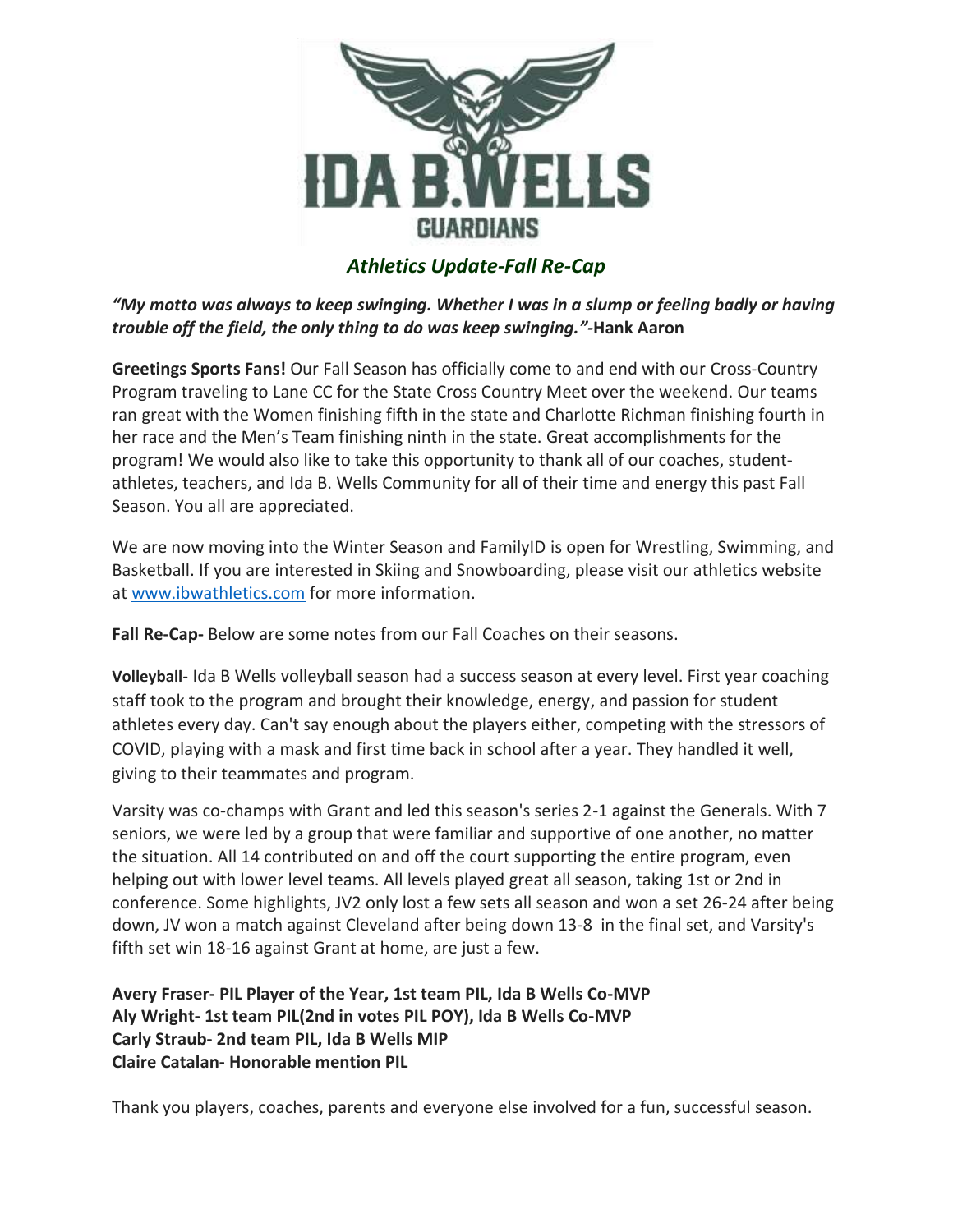**Football-** It was so amazing to be back on the field playing football again! The Guardians Football Program grew to new heights this fall that will lead to consistent, sustained success in the very near future. It wasn't a normal season, but it WAS a season and we couldn't be prouder of what our players accomplished this year under very difficult circumstances! Just the ability to get back out onto the field and play football made this season a success. The obstacles for our team and our program were many this year, but through it all we showed the promise, grit and determination that will build our team into a perennial power in the PIL.

This past summer we started our brand-new Ida B Wells Youth Football Program. Students starting from Kindergarten all the way through Seniors in high school joined our teams. From K-12 we had the largest participation in the PIL in our very first year. That's quite the accomplishment and will ensure success for our future! Our participation started out amazingly at the high school. We had 70 students signed up to play football. Almost doubling our roster size from this past spring! Many of our players were playing for the first time in several years….or ever. It was great to see the excitement for our football program!

With our participation numbers so high and the talent and athleticism of our players the year started out with a ton of promise and potential. This season however, was not a normal season. With full time school starting this year and the pandemic still in full swing, many of our players quickly realized that juggling full time in-person school, work and family made playing football very difficult to manage. This, along with various injuries and quarantines decimated our roster on a weekly basis. We were never able to field our full team in any single game, the closest we came was our final home game of the year versus Lincoln. Throughout the year we were so amazed at how many new or younger players stepped up week after week filling in wherever necessary. Although wins eluded us, we played every team tough and our players worked hard every single week. One of our big wins of the year was the Lincoln game. We showed the entire league what could have been if this had been a normal season. Lincoln will never doubt us again, as we dominated them in every phase of the game. A glimpse of the success that's in store for our team's future.

Our JV2 team is among the toughest in the state. The talent in our younger classes is second to none. Because of this, we found the best teams in the state to compete against. Every extra JV team we scheduled this season, Tualatin, Wilsonville, Banks, Rainier…..are ranked in the top 5 of the state at their classification and are all competing for state titles. We did this because we know how good our younger players are! They did not disappoint. Even though many younger players could not play the entire JV game because of time spent in the varsity game, we were able to beat Tualatin and Rainier and played Banks to a tie.

Our Varsity and JV teams won their last 4 games this season. With our youth program back in full swing and the talented underclassmen we have, the future is VERY bright here at Ida B Wells. The Seniors on this year's team have persevered the last two years through the toughest of times. Their leadership and dedication to our program and community has laid the foundation for our success for many years to come! Thank you so much Seniors for everything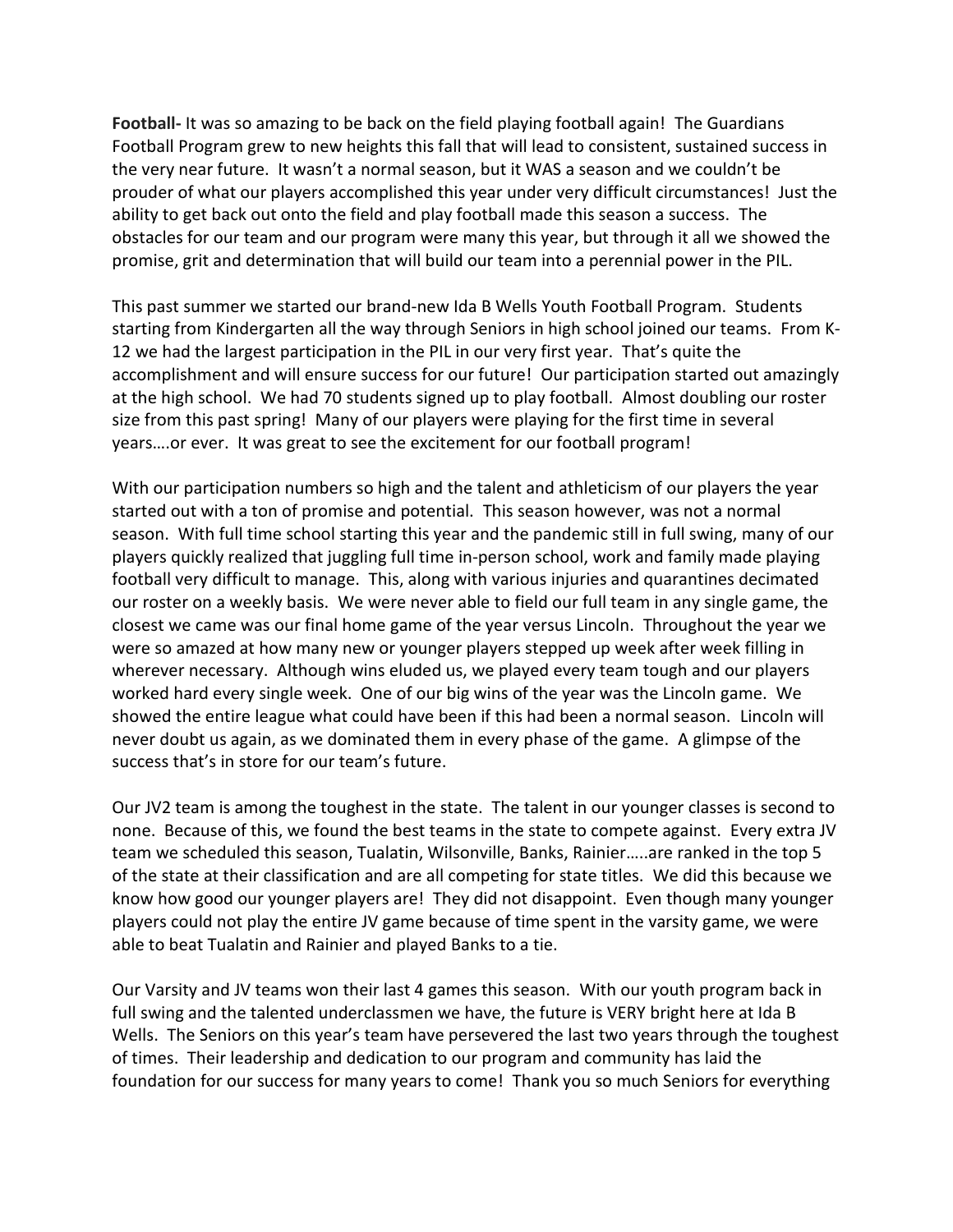you have done! We will follow your lead and example for many years to come! You have made us proud to be Guardians!!

**Men's Soccer-** Men's soccer finished the year in 4th place in the PIL with a record of 6-7-1, narrowly missing the playoffs. Highlights of the season included a 4-0 away victory over Southridge, a 4-3 comeback victory at McDaniel, and a 2-1 home victory over Lincoln. Despite being very young, with only 5 seniors and 6 underclassmen, the team produced several stellar performances.

Standout performers included center back Carter Kroenke, right back Jacob Berg, midfielder Nico Lomanto, center midfielder Harry Watson, and forward Jaden Igarta. The program will return 15 varsity players next year and will look to challenge for the league title with a more experienced squad.

**Women's Soccer-** Our women's soccer program had a successful year at all three levels. Everyone was incredibly grateful to be back on the field for a full fall season, and our program continued to take steps forward. Kasey Geller did a terrific job in his first season coaching the JV2 girls to a record of 8-4-1. The girls improved tremendously over the course of the season, their willingness to get up before school and practice at 6:30am shows the commitment that this team had for each other.

Our JV team, coached by Ted Savage, adapted well to a really difficult schedule, ending with a 7-7-1 record. During their preseason they got to compete against a number of the best programs and JV teams in the state, and got better game by game, culminating in a great 2-1 against a strong Cleveland team in their final game. This group had to deal with a number of variables throughout the year, but continued to improve game by game. All together a great job from Coach Savage, and a terrific season from our JV girls.

Our Varsity group had another strong season on the field, and even stronger off. We had an incredibly cohesive team - players who had each other's backs and built each other up - and it was this strong culture that carried this team this season. Despite one of the toughest preseason schedules possible, and a PIL with some of the top teams in the state, we finished with a record of 6-4-5, including big results such as 1-0 over state-semifinalist Sunset, and 0-0 with state-semifinalist Grant.

After earning a home first-round playoff game, we fell 1-0 to South Medford in a game in which we left everything on the field, but just couldn't catch a break in front of goal. It was a sad end to the season, but everyone left with their heads held high.

There are numerous players that could be recognized from this team, but two in particular that stand out - Daphne Reid and Finley Crabtree. Daphne was a mainstay of this team for the past three seasons, and someone who everyone on the field looks up to. She leads by example and leaves absolutely everything out on the field every time she plays. Finley is one of the hardest working goalkeepers I have seen, and had a phenomenal season. She was another big leader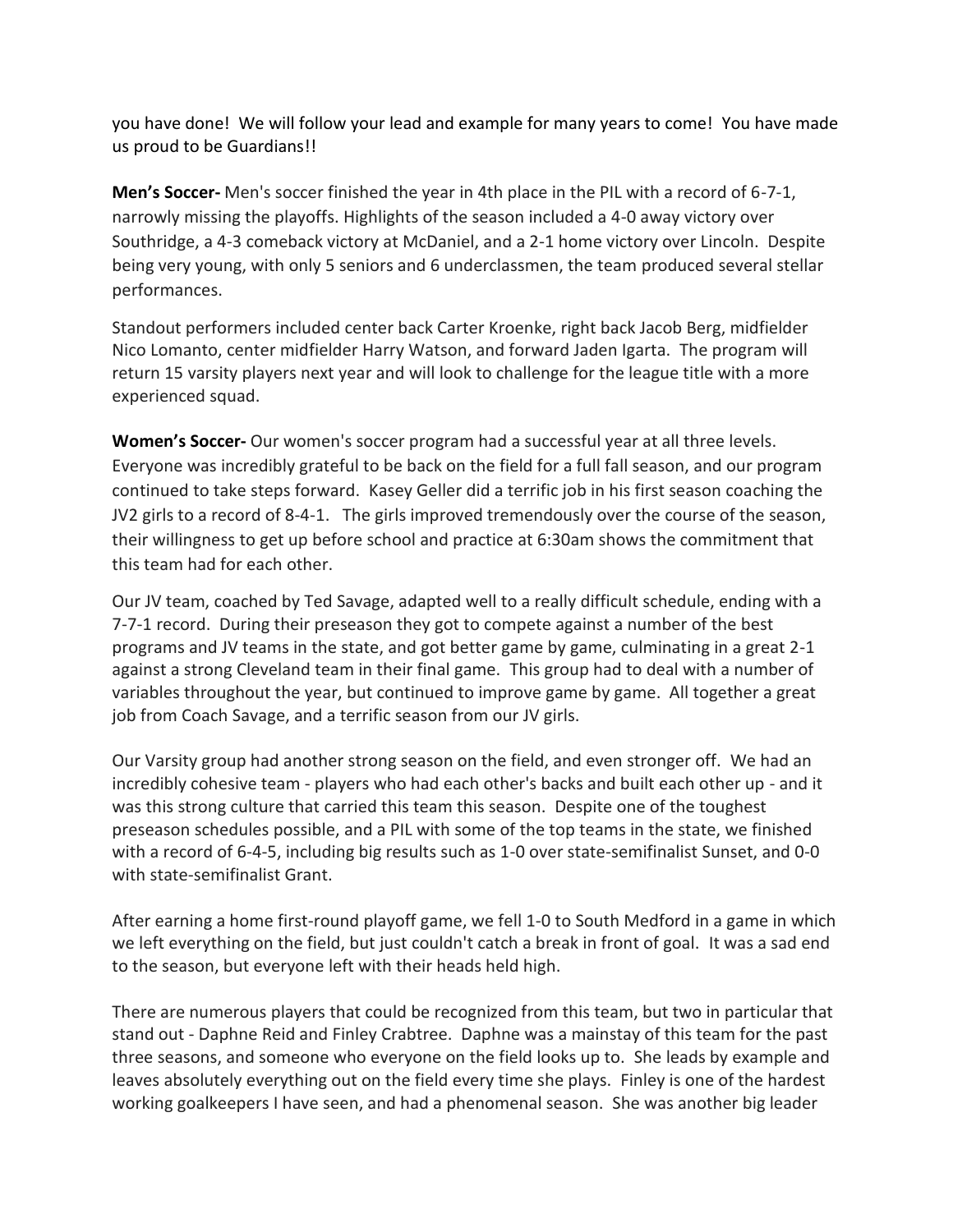for us and a huge piece of our success. Both these seniors have given so much to this program, and we have been lucky to have them!

**Cross Country-** Ida B Wells cross country had a fantastic season. Our participation was awesome with 150 athletes out for the team. We had many great team performances and many impressive individual races. We had a strong showing at the district meet. We had 53 personal best times at the district championships and many very happy athletes. The varsity boys led us off with a 3rd place finish behind to nationally ranked teams and 4 athletes under 16:15!! Then our varsity girl's team placed 2nd behind a nationally ranked team in Lincoln. They were led by 4 athletes under 18:45. Our JV boys were 4th with many PRs and fantastic performances. Brigder Vance improved by 10 minutes from our first race at Lents to our last!! Then our JV girls were 4th with great racing from veterans like Sohana, Lola and Grace. What an amazing way to end a great season. We are so thankful for all the hard work and effort the athletes put in along the way. At the State Championships, the Girls varsity finished a strong 5th with Charlotte Richman finishing 4th for the highest finish ever for an Ida B Wells individual. Olivia Kozitza made 3rd team all-state with a 21st overall finish in her first year. The boys team finished 9th overall exceeding pre-meet predictions. They were led by Kai Mitchell-Reiss with an honorable mention all-state performance finishing 28th overall. The boys showed great poise as they were 17th at the mile, 11th at 2 miles and 9th at the finish.

We are sad to see such a great group of seniors cap off their final season. But we are also so excited to capitalize on their accomplishments and leadership. The future is also bright for the team. With many returners and many veterans, we should see great success in the future. We return 9 of our top 10 girls and 6 of our top 10 boys.

Charlotte Richman finishes her cross-country career with the fastest time in school history with a 17:16 5k. We had 6 girls and 4 boys finish the season on the top 20 best times list.

**Cheer-** Going into this season, I was optimistic but tempered my expectations as I wasn't sure how much of a season we'd have due to Covid restrictions. I am thrilled to say that our Fall season was extremely successful on numerous accounts. I'm also quite to report that we have the largest number of athletes in cheer since I joined Wells 3 years ago, with 26 in total. Additionally, we welcomed two new coaches into the program. By increasing our coaching staff we have been able to create two squads, a JV and Varsity team, ensuring that our commitment to being a no-cut program will continue.

Homecoming/Senior was a definite highlight for us and a great way to end football season. I was thankful that all of our IBW fall athletes were finally able to be recognized by the school and with their families. We thoroughly enjoyed performing with the Dance team and it was refreshing to see such enthusiasm among student supporters. We're already planning new ways to increase school spirit at games for next season!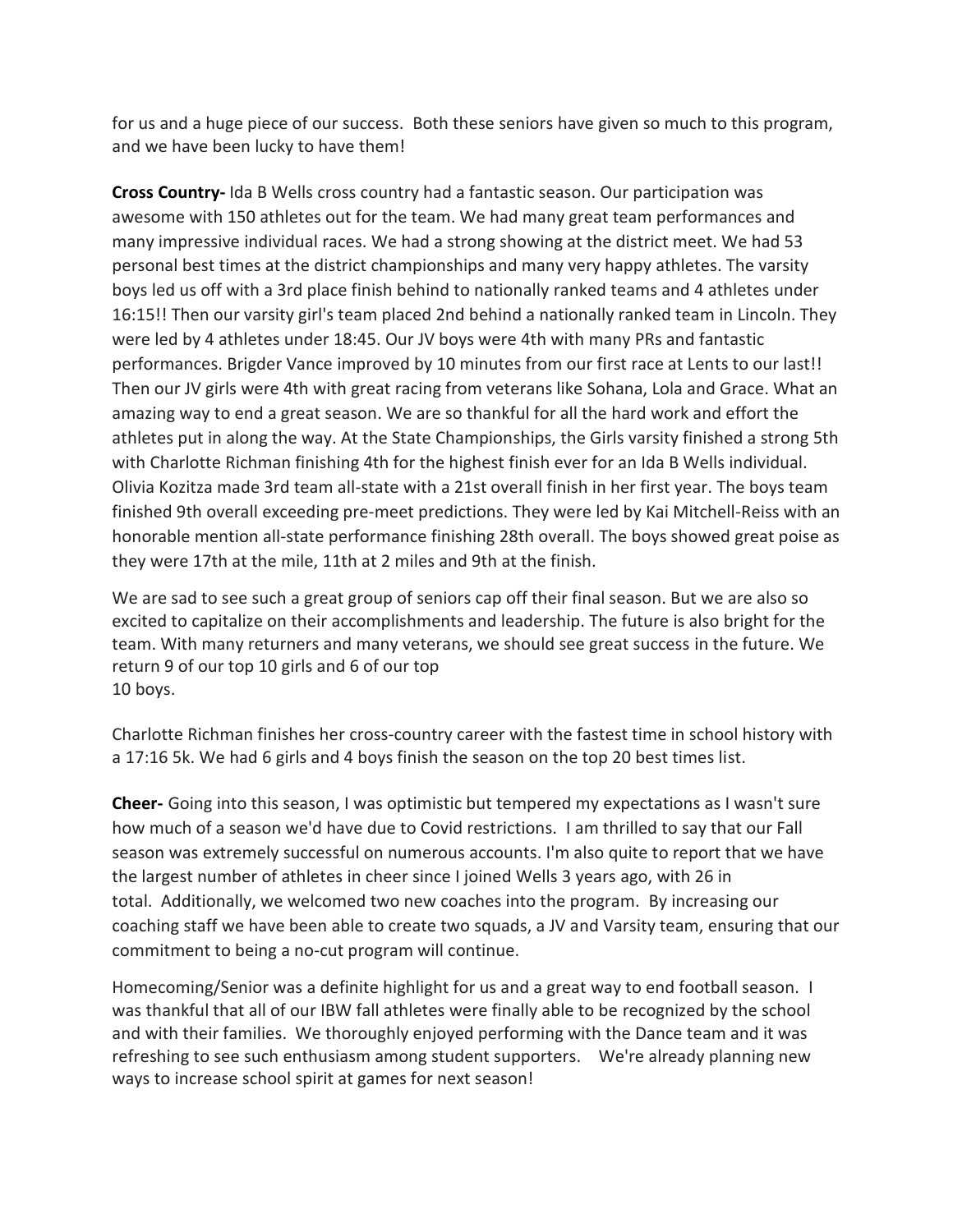Lastly, we are so fortunate to have talented leaders among our upperclassmen; using their experience, talent, and maturity to motivate and encourage their teammates. A handful of them; Bella, Eva & Kathleen have been with me since my first year at Wells and it's been such a privilege to watch them grow as athletes and young ladies. We currently have 10 freshmen in our program that bring an impressive drive and work ethic that I look forward to watching over the next four years.

We are now looking forward to the winter season where we are excited to cheer on our basketball athletes and hit the mat in competition.

## **Dance-**

-Established a dance community for Ida B. Wells High School

-We performed for our homecoming football game

-We look forward to competition this winter and spring

-We are recruiting for some fun summer camps this summer

-Tryouts for THE IBWHS PERFORMANCE TEAM will be May 13<sup>th</sup>

-Auditions for next year's IBWHS COMPETITION TEAM will be on August 12th

### **Sunday Tid-Bits-**

"So as you are beginning your day anchor yourself in the truth. Know that all is well. Extend this to your friends, colleagues and all that you meet. That life is for YOU! It is never against you."

— **Michael Bernard Beckwith,** *Life Visioning*

### **I. Timeless Truths to Live By**

Universal truths about life that will change the way we think and live:

- 1. Purpose doesn't always look like purpose.
- 2. Choose to put yourself out there, again and again.
- 3. What you cannot find within, you will find in nature.
- 4. Nobody is putting a magnifying glass to your mistakes just you.
- 5. Your inner life defines your outer life. Self-love is the greatest agent of change.

*Source: Jay Shetty Genius*

### **II. A Life Without Regrets**

*Living a purpose-driven life:*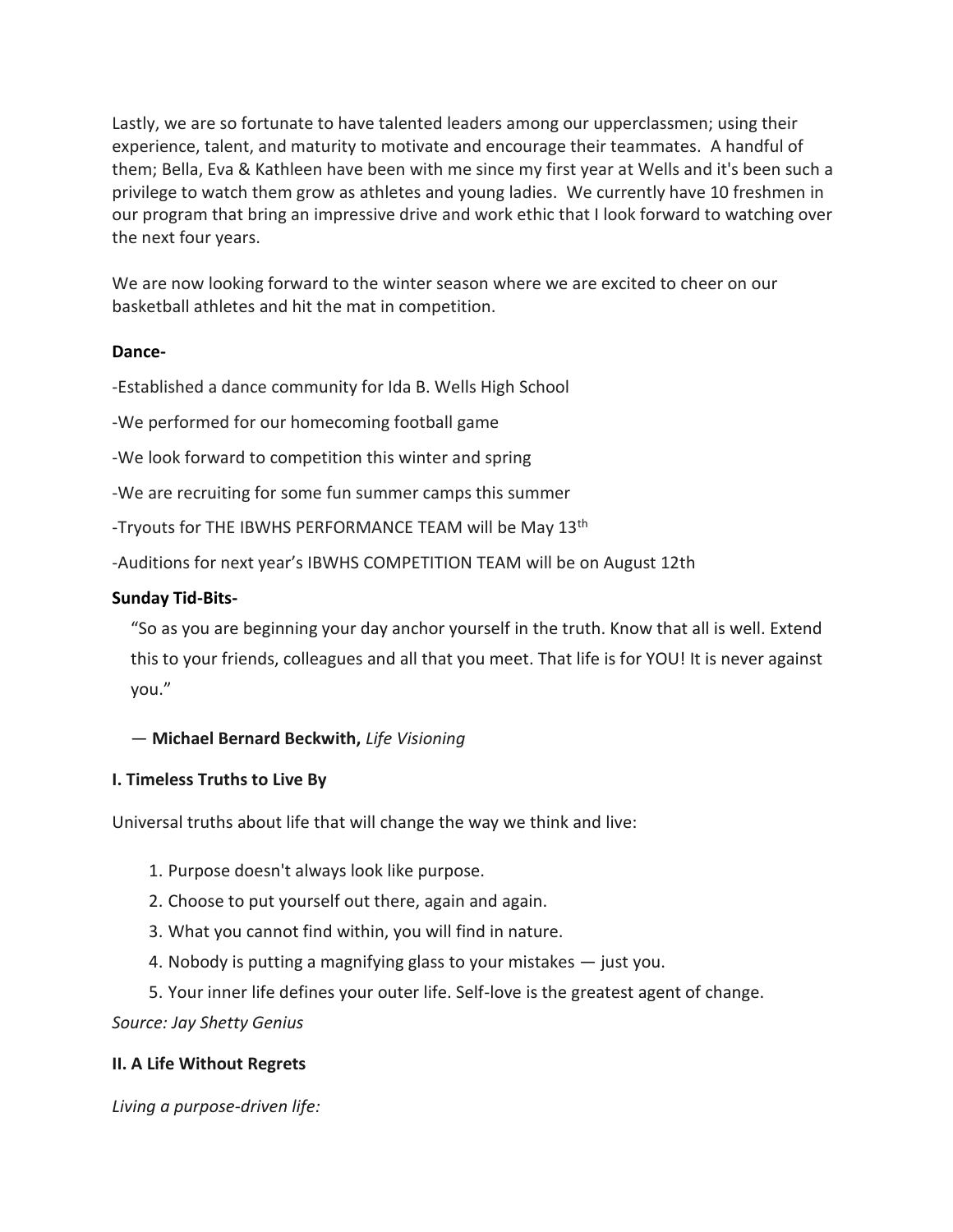- Help others.
- Be courageous.
- Simplify your life.
- Pursue your passion.
- Encourage creativity.
- Silence your inner critic.
- Prioritize family and friends.
- Focus on one thing at a time.
- Define what's important for you.
- Have the courage to express yourself.
- Live your eulogy rather than your résumé.

### **III. Do What You Gotta Do**

- Do what you gotta do **to be happy.**
- Do what you gotta do **to stay present.**
- Do what you gotta do **to protect your peace.**
- Do what you gotta do **to get where you want to go.**

"Breathe. Let go. And remind yourself that this very moment is the only one you know you have

for sure." **— Oprah Winfrey**

### **IV. Question**

What if it does work out exactly how you imagined it or greater? *Entertain that thought.*

### **V. This Week I Will**

- 1. Prioritize sleep.
- 2. Write my to-do list.
- 3. Practice a new skill.
- 4. Work without distractions.
- 5. Take care of my body and mind.

### **The Last Words…**

"Sometimes we have to leave the comfort of home, in order to discover truth. Truth often emerges through discomfort."